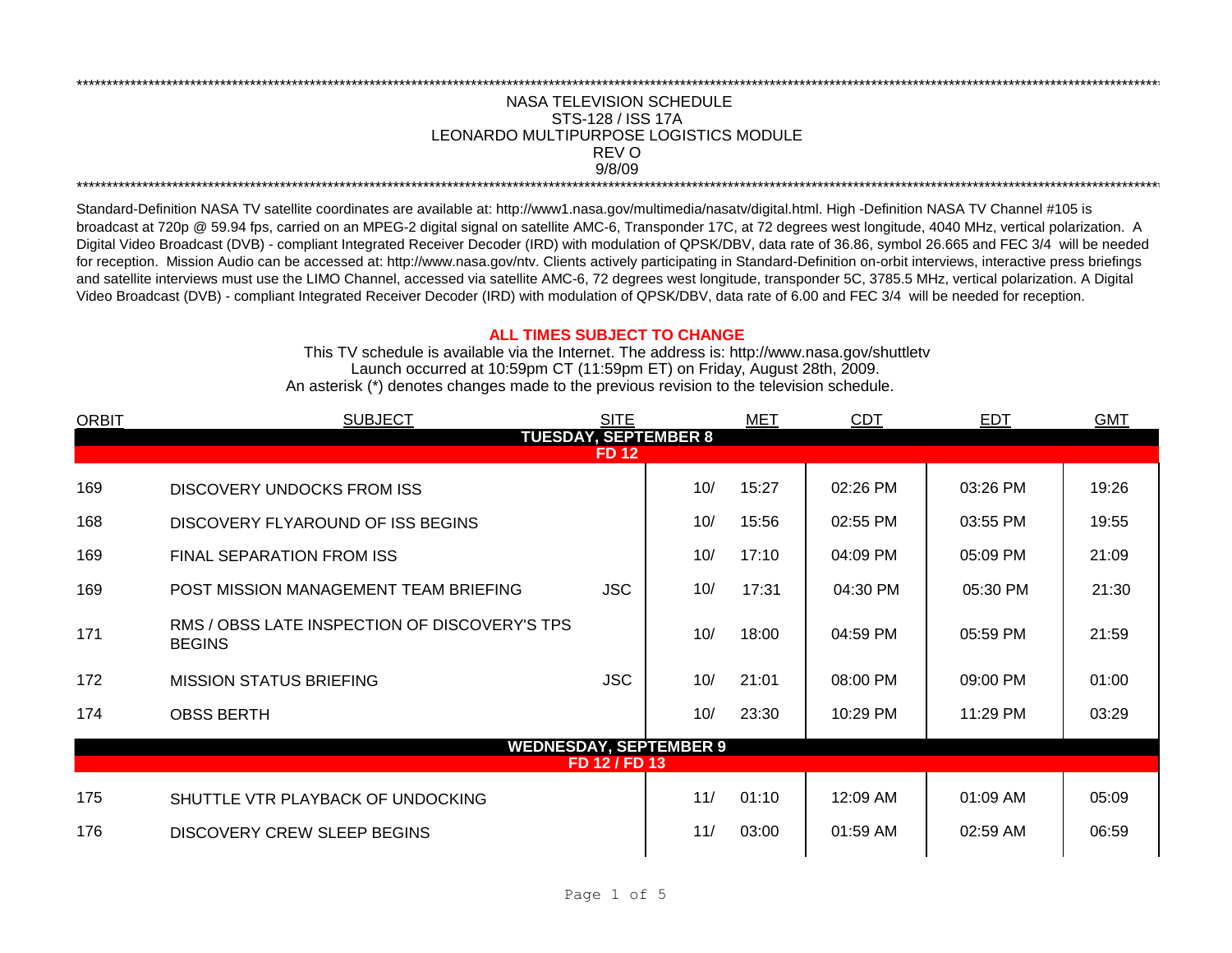| <b>ORBIT</b>                                   | <b>SUBJECT</b>                                                                                                                       | <b>SITE</b> |     | <b>MET</b> | <b>CDT</b> | <b>EDT</b> | <b>GMT</b> |  |
|------------------------------------------------|--------------------------------------------------------------------------------------------------------------------------------------|-------------|-----|------------|------------|------------|------------|--|
| 177                                            | FLIGHT DAY 12 HIGHLIGHTS (replayed on the hour during<br>crew sleep)                                                                 | <b>JSC</b>  | 11/ | 03:01      | 02:00 AM   | 03:00 AM   | 07:00      |  |
| 179                                            | HIGH DEFINITION FLIGHT DAY 12 CREW HIGHLIGHTS<br>(if available; on the NASA-TV HDTV Channel; replays at<br>9:00am CT and 10:00am CT) | <b>JSC</b>  | 11/ | 08:01      | 07:00 AM   | 08:00 AM   | 12:00      |  |
| 182                                            | DISCOVERY CREW WAKE UP (begins FD 13)                                                                                                |             | 11/ | 11:00      | 09:59 AM   | 10:59 AM   | 14:59      |  |
| 182                                            | HUBBLE SPACE TELESCOPE EARLY RELEASE<br>OBSERVATION NEWS CONFERENCE (NASA-TV Public<br>Channel #101 only)                            | <b>HQ</b>   | 11/ | 11:06      | 10:05 AM   | 11:05 AM   | 15:05      |  |
| 182                                            | STS-125 CREW NEWS CONFERENCE (NASA-TV Public<br>Channel #101 only)                                                                   | <b>HQ</b>   | 11/ | 12:01      | 11:00 AM   | 12:00 PM   | 16:00      |  |
| 183                                            | <b>VIDEO FILE</b>                                                                                                                    | HQ          | 11/ | 13:01      | 12:00 PM   | 01:00 PM   | 17:00      |  |
| 183                                            | <b>CABIN STOWAGE BEGINS</b>                                                                                                          |             | 11/ | 14:05      | 01:04 PM   | 02:04 PM   | 18:04      |  |
| 184                                            | <b>FCS CHECKOUT</b>                                                                                                                  |             | 11/ | 15:15      | 02:14 PM   | 03:14 PM   | 19:14      |  |
| 185                                            | <b>RCS HOT-FIRE TEST</b>                                                                                                             |             | 11/ | 16:25      | 03:24 PM   | 04:24 PM   | 20:24      |  |
| 185                                            | CBS NEWS / ABC NEWS / CNN LIVE INTERVIEWS                                                                                            | <b>TDRE</b> | 11/ | 16:55      | 03:54 PM   | 04:54 PM   | 20:54      |  |
| 186                                            | BOUNDARY LAYER TRANSITION / HYTHIRM BRIEFING                                                                                         | <b>JSC</b>  | 11/ | 20:01      | 07:00 PM   | 08:00 PM   | 00:00      |  |
| 188                                            | <b>MISSION STATUS BRIEFING</b>                                                                                                       | <b>JSC</b>  | 11/ | 21:01      | 08:00 PM   | 09:00 PM   | 01:00      |  |
| 189                                            | KOPRA'S RECUMBENT SEAT SET UP                                                                                                        |             | 11/ | 22:30      | 09:29 PM   | 10:29 PM   | 02:29      |  |
| 190                                            | KU-BAND ANTENNA STOWAGE                                                                                                              |             | 11/ | 23:50      | 10:49 PM   | 11:49 PM   | 03:49      |  |
| <b>THURSDAY, SEPTEMBER 10</b><br>FD 13 / FD 14 |                                                                                                                                      |             |     |            |            |            |            |  |
| 192                                            | DISCOVERY CREW SLEEP BEGINS                                                                                                          |             | 12/ | 03:00      | 01:59 AM   | 02:59 AM   | 06:59      |  |
| 192                                            | FLIGHT DAY 13 HIGHLIGHTS (replayed on the hour during<br>crew sleep)                                                                 | <b>JSC</b>  | 12/ | 03:01      | 02:00 AM   | 03:00 AM   | 07:00      |  |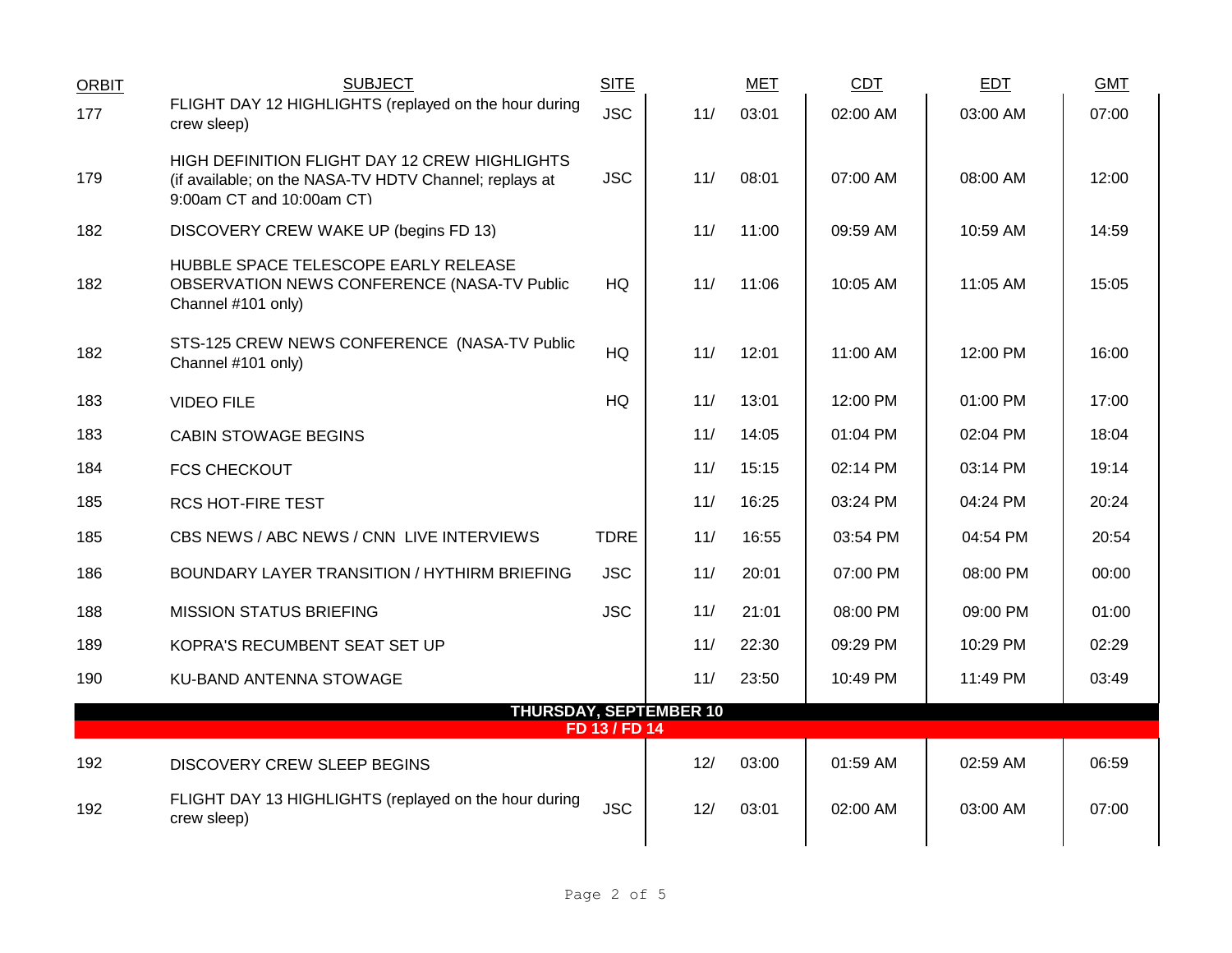| <b>ORBIT</b>               | <b>SUBJECT</b>                                                                                                                       | <b>SITE</b>         |     | <b>MET</b> | <b>CDT</b>       | <b>EDT</b> | <b>GMT</b> |  |  |
|----------------------------|--------------------------------------------------------------------------------------------------------------------------------------|---------------------|-----|------------|------------------|------------|------------|--|--|
| 195                        | HIGH DEFINITION FLIGHT DAY 13 CREW HIGHLIGHTS<br>(if available; on the NASA-TV HDTV Channel; replays at<br>9:00am CT and 10:00am CT) | <b>JSC</b>          | 12/ | 08:01      | 07:00 AM         | 08:00 AM   | 12:00      |  |  |
| 197                        | DISCOVERY CREW WAKE UP (begins FD 14)                                                                                                |                     | 12/ | 11:00      | 09:59 AM         | 10:59 AM   | 14:59      |  |  |
| 198                        | HTV LAUNCH COVERAGE BEGINS (launch scheduled at<br>12:01pm CT)                                                                       | JSC/<br><b>TNSC</b> | 12/ | 12:46      | $11:45$ AM       | 12:45 PM   | 16:45      |  |  |
| 198                        | BACK TO SCHOOL, BACK TO SCIENCE WEBCAST<br>(NASA-TV Education Channel #102 only)                                                     | <b>GSFC</b>         | 12/ | 13:01      | 12:00 PM         | 01:00 PM   | 17:00      |  |  |
| 199                        | DEORBIT PREPARATIONS BEGIN                                                                                                           |                     | 12/ | 14:05      | 01:04 PM         | 02:04 PM   | 18:04      |  |  |
| 200                        | ARES DEMONSTRATION MOTOR STATIC TEST FIRE<br>(NASA TV Education Channel #102 only)                                                   | <b>MSFC</b>         | 12/ | 15:01      | 02:00 PM         | 03:00 PM   | 19:00      |  |  |
| 200                        | PAYLOAD BAY DOOR CLOSING                                                                                                             |                     | 12/ | 15:20      | 02:19 PM         | 03:19 PM   | 19:19      |  |  |
| 200                        | POST-ARES DEMONSTRATION MOTOR STATIC TEST<br>FIRE NEWS CONFERENCE (NASA TV Education Channel MSFC<br>#102 only)                      |                     | 12/ | 15:46      | 02:45 PM         | 03:45 PM   | 19:45      |  |  |
| 201                        | <b>DEORBIT BURN</b>                                                                                                                  |                     | 12/ | 18:00      | 04:59 PM         | 05:59 PM   | 21:59      |  |  |
| 202                        | MILA C-BAND RADAR ACQUISITION OF DISCOVERY                                                                                           |                     | 12/ | 18:53      | 05:52 PM         | 06:52 PM   | 22:52      |  |  |
| 202                        | <b>KSC LANDING</b>                                                                                                                   | <b>KSC</b>          | 12/ | 19:06      | 06:05 PM         | 07:05 PM   | 23:05      |  |  |
|                            | POST-LANDING NEWS CONFERENCE                                                                                                         | <b>KSC</b>          |     |            | NET L+2 HRS.     |            |            |  |  |
|                            | ENTRY FLIGHT CONTROL TEAM VIDEO REPLAY<br>(replayed after Post-Landing News Conference)                                              | <b>JSC</b>          |     |            | $\sim$ L+3 HRS.  |            |            |  |  |
|                            | STS-128 MISSION HIGHLIGHTS VIDEO REPLAY<br>(replayed after Entry Flight Control Team Video)                                          | <b>JSC</b>          |     |            | $~$ - L+3.5 HRS. |            |            |  |  |
| <b>DEFINITION OF TERMS</b> |                                                                                                                                      |                     |     |            |                  |            |            |  |  |
|                            |                                                                                                                                      |                     |     |            |                  |            |            |  |  |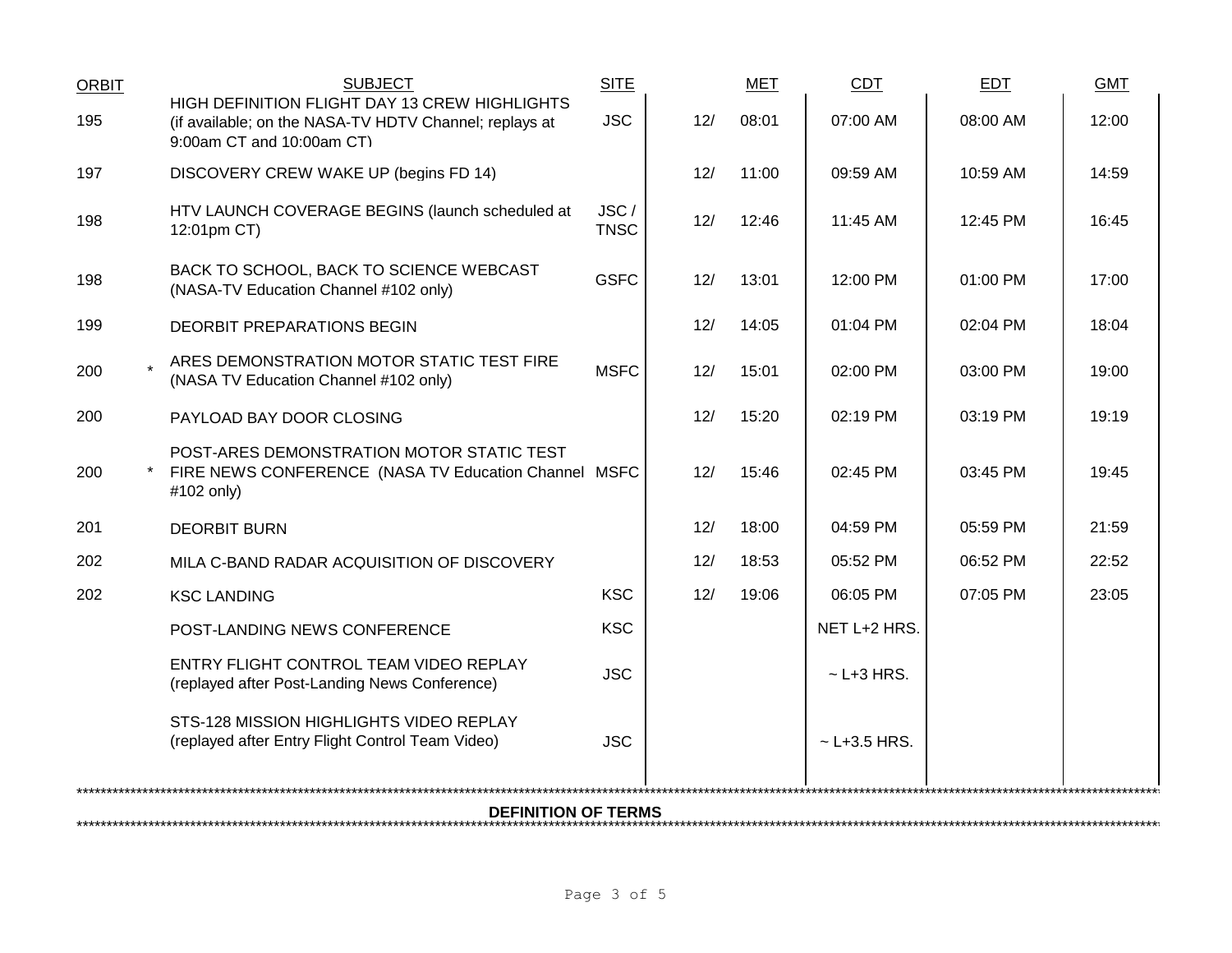| <b>ORBIT</b> | <b>SUBJECT</b>                                                                                              | <b>SITE</b> | MET | CDT | <b>EDT</b> | <b>GMT</b> |
|--------------|-------------------------------------------------------------------------------------------------------------|-------------|-----|-----|------------|------------|
| AMC:         | <b>Americom Satellite</b>                                                                                   |             |     |     |            |            |
| ARS:         | Air Revitalization System                                                                                   |             |     |     |            |            |
| ATA:         | Ammonia Tank Assembly                                                                                       |             |     |     |            |            |
| CBM:         | Common Berthing Mechanism                                                                                   |             |     |     |            |            |
| CST:         | <b>Central Standard Time</b>                                                                                |             |     |     |            |            |
| CHECS:       | Crew Health Care System                                                                                     |             |     |     |            |            |
|              | C.O.L.B.E.R.T. - Combined Operational Load Bearing External Resistance Treadmill                            |             |     |     |            |            |
| Destiny:     | U.S. Laboratory on ISS                                                                                      |             |     |     |            |            |
| EMU:         | <b>Extravehicular Mobility Unit</b>                                                                         |             |     |     |            |            |
| EST:         | <b>Eastern Standard Time</b>                                                                                |             |     |     |            |            |
| EUTEF:       | European Technology Exposure Facility                                                                       |             |     |     |            |            |
| EVA:         | <b>Extravehicular Activity</b>                                                                              |             |     |     |            |            |
| FCS:         | <b>Flight Control System</b>                                                                                |             |     |     |            |            |
| FD:          | <b>Flight Day</b>                                                                                           |             |     |     |            |            |
| FIR:         | <b>Fluids Integration Rack</b>                                                                              |             |     |     |            |            |
| GMT:         | <b>Greenwich Mean Time</b>                                                                                  |             |     |     |            |            |
| GPS:         | <b>Global Positioning System</b>                                                                            |             |     |     |            |            |
| GSFC:        | <b>Goddard Space Flight Center</b>                                                                          |             |     |     |            |            |
| HARMONY:     | Node 2                                                                                                      |             |     |     |            |            |
| HD:          | <b>High Definition Television</b>                                                                           |             |     |     |            |            |
| HQ:          | <b>NASA Headquarters</b>                                                                                    |             |     |     |            |            |
| HTV:         | Japanese H-II Transfer Vehicle                                                                              |             |     |     |            |            |
| HYTHIRM:     | <b>Hypersonic Thermodynamic Infrared Measurements</b>                                                       |             |     |     |            |            |
| ISS:         | <b>International Space Station</b>                                                                          |             |     |     |            |            |
| JSC:         | Johnson Space Center                                                                                        |             |     |     |            |            |
| KSC:         | <b>Kennedy Space Center</b>                                                                                 |             |     |     |            |            |
| Ŀ.           | Launch or Landing time                                                                                      |             |     |     |            |            |
| LIMO:        | Live Interview Media Outlet channel                                                                         |             |     |     |            |            |
| LMC:         | Lightweight Mission Peculiar Equipment Support Structure Carrier                                            |             |     |     |            |            |
| MECO:        | Main Engine Cut-Off                                                                                         |             |     |     |            |            |
| MELFI:       | Minus Eighty-Degree Laboratory Freezer for ISS                                                              |             |     |     |            |            |
|              |                                                                                                             |             |     |     |            |            |
| MET:         | Mission Elapsed Time, which begins at the moment of launch and is read: DAYS/HOURS:MINUTES. LAUNCH=00/00:00 |             |     |     |            |            |
| <b>MILA</b>  | Merritt Island, Florida Tracking Station                                                                    |             |     |     |            |            |
| MISSE:       | Materials International Space Station Experiment                                                            |             |     |     |            |            |
| MMT:         | <b>Mission Management Team</b>                                                                              |             |     |     |            |            |
| <b>MPLM</b>  | Multi-Purpose Logistics Module                                                                              |             |     |     |            |            |
| MS:          | <b>Mission Specialist</b>                                                                                   |             |     |     |            |            |
| MSFC:        | <b>Marshall Space Flight Center</b>                                                                         |             |     |     |            |            |
| MSRR:        | Materials Science Research Rack                                                                             |             |     |     |            |            |
| NET:         | No Earlier Than                                                                                             |             |     |     |            |            |
| OBSS:        | Orbiter Boom Sensor System                                                                                  |             |     |     |            |            |
| ODS:         | <b>Orbiter Docking System</b>                                                                               |             |     |     |            |            |
| OMS:         | <b>Orbital Maneuvering System</b>                                                                           |             |     |     |            |            |
| PAO:         | <b>Public Affairs office</b>                                                                                |             |     |     |            |            |